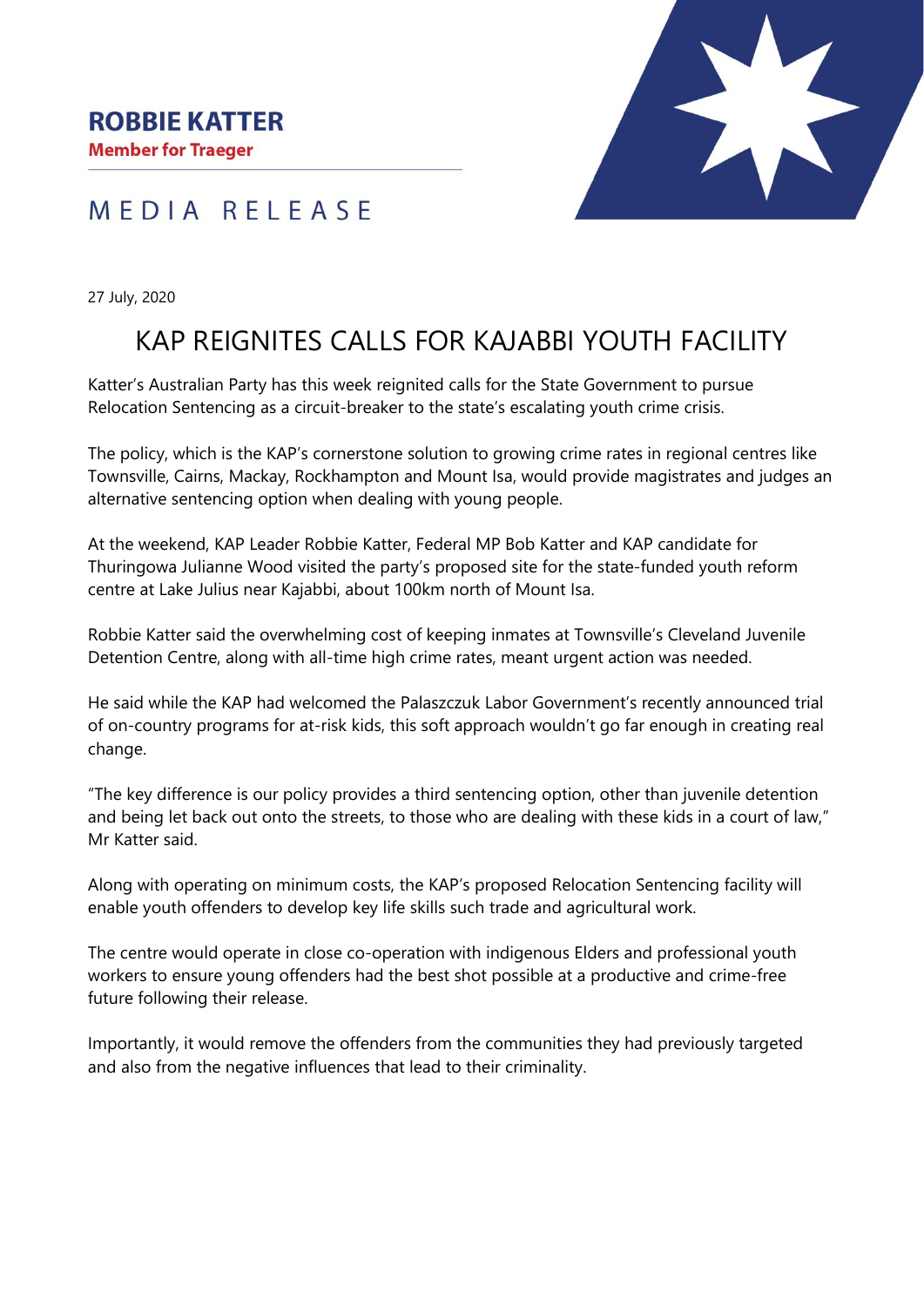#### **ROBBIE KATTER**

**Member for Traeger** 



## MEDIA RELEASE

"We think getting kids away from the distractions of any city is a good starting point to engage the difficulty becomes when kids have to go back into the communities where they have previously been in trouble," Mr Katter said.

"Both short and long-term solutions of this crime crisis must look at its symptoms and causes: including generational unemployment, alcohol and substance abuse (including the effect in Queensland of the alcohol bans in the NT) and the effectiveness of the Youth Justice Act.

"The current state of affairs is far from a resolution and people living out here deserve the right policy that can deal with these kids effectively while at the same time trying to get them back into the community as contributors."

#### **Keys points of the KAP Relocation Sentencing Policy:**

1. Applies to young, repeat offenders aged 10-17 who have been identified as 'at-risk' of recidivism and have a demonstrated history of escalating criminality

2. Provides alternative sentencing (and/or bail arrangement) options to Magistrates/Judges when dealing with these offenders

3. These alternative sentencing options include 'on-country' programs in a remote and approved location. Ankle bracelets would be used for added security, but security would largely be maintained through distance and isolation

4. An incentive system, based on points and certificate awards, would allow the offenders to feel a sense of achievement. This would include qualifications towards things such as a windmill technician, master butcher and stockman, but would not be limited to primary industries.

5. The ultimate goal of Relocation Sentencing is to provide these children life skills, education and a sense of purpose not available to them on the streets or in juvenile detention facilities

6. It would be available to both indigenous and non-indigenous children, and programs would draw heavily on the involvement and teachings of First Australian elders

7. The KAP have identified a series of possible facility locations in North West Queensland, such as Lake Julius (north of Mount Isa) – it is envisioned multiple locations will be established across the state in strategic areas